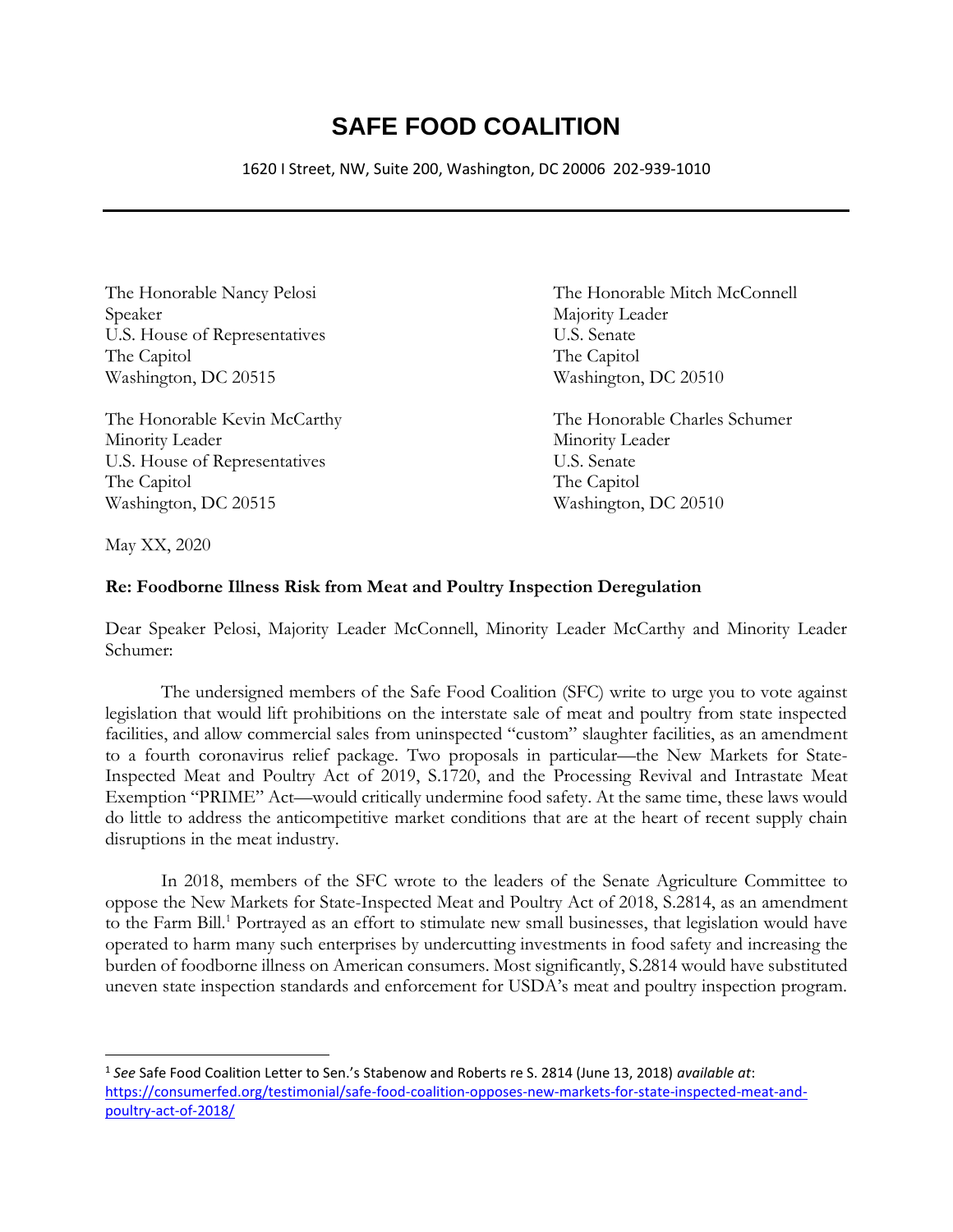Fortunately, congressional leaders kept it out of the Farm Bill. However, this misguided legislation has recently commanded new attention.<sup>2</sup>

The proponents of S.1720 now suggest that passing the law will help to alleviate the shortage in beef and pork processing capacity that has resulted from the closure of dozens of large meatpacking establishments with COVID-19 infection clusters among their workers. In a recent letter, the bill's proponents cite statistics indicating that beef, pork and poultry production is down by double-digit percentages.<sup>3</sup> Notably, meat and poultry exports, particularly to China, have soared during this same time period. <sup>4</sup> Regardless, what S.1720's proponents fail to mention is that the capacity of state-inspected slaughter facilities is negligible compared to the massive federally inspected facilities that have closed. Overall, federally inspected facilities produce 98.9% of red meat sold in the United States.<sup>5</sup> Allowing interstate sales from state-inspected slaughterhouses therefore will have no significant impact on the "backlogs" of animals planned for slaughter.

More importantly, as SFC members explained in the 2018 letter, allowing interstate sales of meat and poultry from state inspected plants would expose consumers to increased foodborne illness risk. State meat and poultry inspection programs are not actually "equal" to federal inspection, with arguably the exception of six states from which USDA already allows state inspected processors to ship across state lines through the Cooperative Interstate Shipment (CIS) program. Moreover, no state has authority to require a recall of adulterated food that has been inspected in a different jurisdiction, or to bar the sale of meat and poultry inspected by state programs with questionable safety records. S.1720 would therefore increase the risk that adulterated meat and poultry will be sold and consumed. It would also create unfair competition for processors, including very small ones, who have invested in meeting federal inspection requirements, it would undermine public confidence in the safety of the food supply because consumers would not be assured of federal inspection, and it would undermine confidence in the government because none of these issues has been the subject of hearings in either house of Congress.

The PRIME Act has similarly evaded serious scrutiny up to now. The bill would allow meat and poultry from an *uninspected* "custom slaughter facility" to be sold to consumers at "restaurants, hotels, boarding houses, grocery stores, or other establishments located" within the state's borders. There is no size limitation on the facilities that might avail themselves of this exemption, nor any prescriptions for states regarding how, or whether, they regulate these "custom" establishments before their products are unleashed on unwitting consumers. Under current law, the custom slaughter exemption, which the PRIME Act would "amend," does not allow product from these facilities to enter into commerce. They are "exclusively for use by [the animal owner] and members of his household and his nonpaying guests and employees." 21 U.S.C. 623(a). The PRIME Act would be a dramatic departure from long-established food safety protections.

The COVID-19 pandemic has exposed vulnerabilities in our food system, and nowhere is this more apparent than in our meat and poultry slaughterhouses, where decades of industry consolidation

<sup>2</sup> *See, e.g.* [https://www.rounds.senate.gov/newsroom/press-releases/rounds-king-lead-colleagues-in-letter-to](https://www.rounds.senate.gov/newsroom/press-releases/rounds-king-lead-colleagues-in-letter-to-senate-leaders-urging-inclusion-of-new-markets-for-state-inspected-meat-and-poultry-act-in-next-covid-19-relief-bill)[senate-leaders-urging-inclusion-of-new-markets-for-state-inspected-meat-and-poultry-act-in-next-covid-19-relief-bill](https://www.rounds.senate.gov/newsroom/press-releases/rounds-king-lead-colleagues-in-letter-to-senate-leaders-urging-inclusion-of-new-markets-for-state-inspected-meat-and-poultry-act-in-next-covid-19-relief-bill) 3 *Id.* 

<sup>4</sup> [https://www.reuters.com/article/us-usa-pork-braun/us-faces-meat-shortage-while-its-pork-exports-to-china-soar](https://www.reuters.com/article/us-usa-pork-braun/us-faces-meat-shortage-while-its-pork-exports-to-china-soar-braun-idUSKBN22H2Q6)[braun-idUSKBN22H2Q6](https://www.reuters.com/article/us-usa-pork-braun/us-faces-meat-shortage-while-its-pork-exports-to-china-soar-braun-idUSKBN22H2Q6)

<sup>5</sup> *See* USDA National Agricultural Statistics Service "Livestock Slaughter, 2018 Summary," p.7 (April 2019), *available at*:<https://downloads.usda.library.cornell.edu/usda-esmis/files/r207tp32d/8336h934w/hq37vx004/lsslan19.pdf>